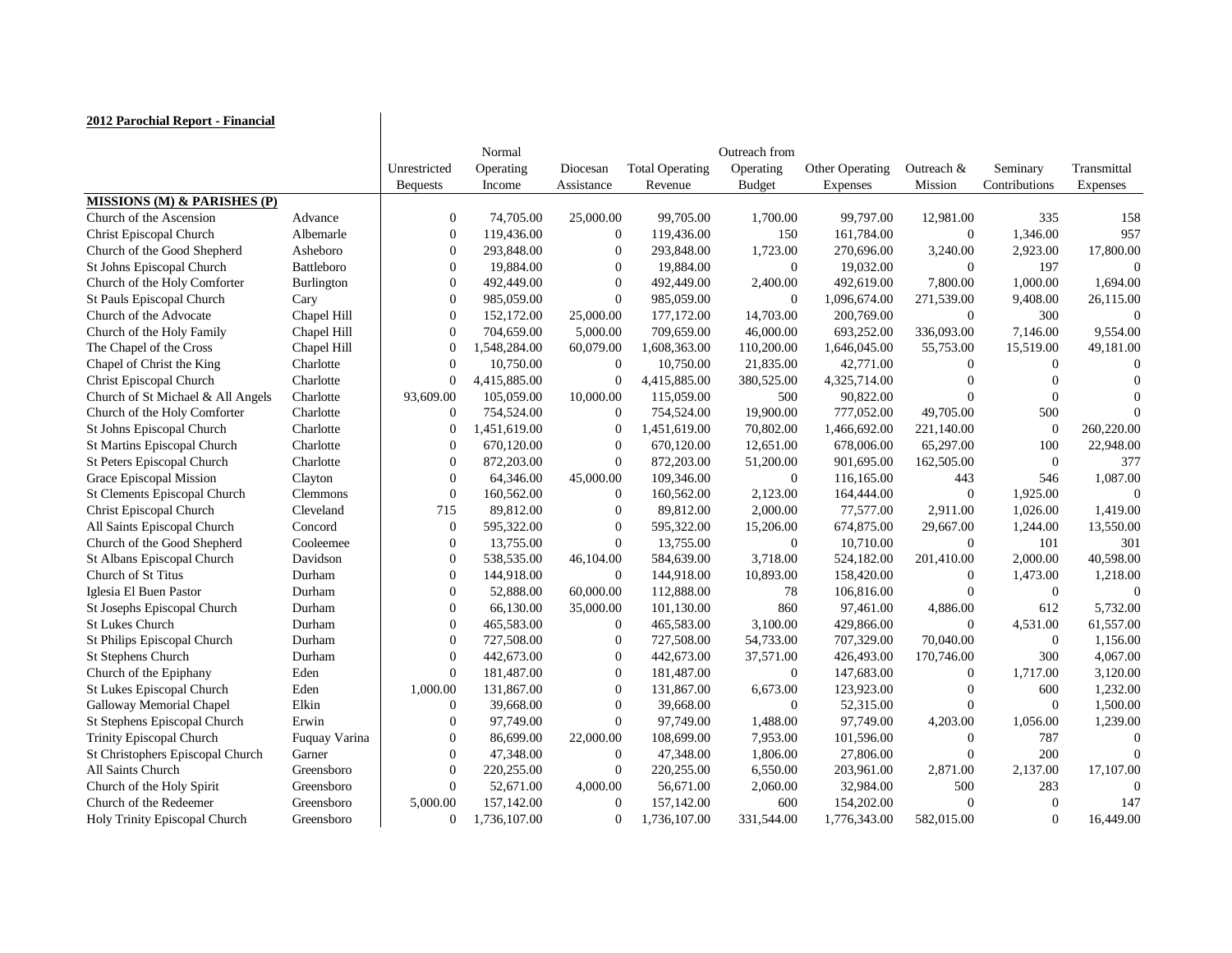## **2012 Parochial Report - Financial**

|                                     |                   |                  | Normal       |                  |                        | Outreach from    |                        |                  |                  |                |
|-------------------------------------|-------------------|------------------|--------------|------------------|------------------------|------------------|------------------------|------------------|------------------|----------------|
|                                     |                   | Unrestricted     | Operating    | Diocesan         | <b>Total Operating</b> | Operating        | <b>Other Operating</b> | Outreach $&$     | Seminary         | Transmittal    |
|                                     |                   | <b>Bequests</b>  | Income       | Assistance       | Revenue                | <b>Budget</b>    | Expenses               | Mission          | Contributions    | Expenses       |
| St Andrews Episcopal Church         | Greensboro        | $\theta$         | 406,987.00   | $\Omega$         | 406,987.00             | 7,839.00         | 409,518.00             | 1,480.00         | 1,000.00         | $\Omega$       |
| St Barnabas Episcopal Church        | Greensboro        | $\theta$         | 122,675.00   | $\boldsymbol{0}$ | 122,675.00             | 1,506.00         | 122,001.00             | 1,107.00         | $\boldsymbol{0}$ | 14,594.00      |
| St Francis Episcopal Church         | Greensboro        | $\overline{0}$   | 634,456.00   | $\Omega$         | 634,456.00             | $\boldsymbol{0}$ | 636,475.00             | 13,315.00        | $\theta$         | 59,491.00      |
| <b>St Marys House</b>               | Greensboro        | 2,681.00         | 27,371.00    | $\overline{0}$   | 27,371.00              | 3,000.00         | 28,223.00              |                  |                  |                |
| St Mark Episcopal Church            | Halifax           | $\theta$         | 35,407.00    | $\Omega$         | 35,407.00              | 600              | 31,465.00              |                  |                  |                |
| All Saints Episcopal Church         | Hamlet            | $\theta$         | 42,124.00    | $\theta$         | 42,124.00              | 518              | 36,315.00              | 2,000.00         |                  |                |
| St Andrews Episcopal Church         | <b>Haw River</b>  | $\Omega$         | 73,312.00    | $\Omega$         | 73,312.00              | $\theta$         | 76,922.00              | 8,330.00         | $\theta$         |                |
| Church of the Holy Innocents        | Henderson         | $\boldsymbol{0}$ | 221,960.00   | $\theta$         | 221,960.00             | 3,250.00         | 217,534.00             | 3,370.00         | 2,361.00         | 63,765.00      |
| St Johns Episcopal Church           | Henderson         | 2,685.00         | 26,886.00    | $\Omega$         | 26,886.00              | 250              | 25,427.00              | 250              | 276              | 500            |
| St Christophers Episcopal Church    | <b>High Point</b> | $\boldsymbol{0}$ | 233,328.00   | $\boldsymbol{0}$ | 233,328.00             | $\overline{0}$   | 235,230.00             | $\overline{0}$   | $\theta$         | $\bigcap$      |
| St Marys Episcopal Church           | <b>High Point</b> | $\theta$         | 659,235.00   | 5,000.00         | 664,235.00             | 21,800.00        | 788,677.00             | 16,903.00        | 6,491.00         | 19,583.00      |
| <b>St Matthews Parish Church</b>    | Hillsborough      | $\overline{0}$   | 483,280.00   | $\theta$         | 483,280.00             | 30,886.00        | 434,697.00             | 12,809.00        | $\overline{0}$   | 16,467.00      |
| <b>St Marks Episcopal Church</b>    | Huntersville      | $\theta$         | 353,237.00   | $\Omega$         | 353,237.00             | 8,671.00         | 345,237.00             | 7,429.00         | 1,000.00         | 785            |
| The Church of The Saviour           | Jackson           | $\Omega$         | 35,117.00    | $\theta$         | 35,117.00              | 1,550.00         | 36,799.00              | $\mathbf{0}$     | 342              | 2,364.00       |
| St Matthews Episcopal Church        | Kernersville      | $\overline{0}$   | 63,834.00    | $\Omega$         | 63,834.00              | 1,662.00         | 54,948.00              |                  | $\theta$         | 305            |
| St Davids Episcopal Church          | Laurinburg        | 315              | 72,867.00    | $\overline{0}$   | 72,867.00              | 3,405.00         | 47,398.00              | 427              | 698              | 12,336.00      |
| Grace Episcopal Church              | Lexington         | $\theta$         | 313,451.00   | $\Omega$         | 313,451.00             | 15,827.00        | 314,863.00             | 284,295.00       | $\overline{0}$   | $\left($       |
| St Alban Episcopal Church           | Littleton         | $\theta$         | 42,327.00    | $\Omega$         | 42,327.00              | 1,625.00         | 41,563.00              | $\theta$         | 397              | 403            |
| St Matthias Episcopal Church        | Louisburg         | $\overline{0}$   | 10,542.00    | $\Omega$         | 10,542.00              | $\overline{0}$   | 13,141.00              |                  | $\theta$         |                |
| St Pauls Episcopal Church           | Louisburg         | $\overline{0}$   | 53,826.00    | 4,000.00         | 57,826.00              | 400              | 43,097.00              | 1,959.00         | 100              | 85             |
| Church of the Messiah               | Mayodan           | $\theta$         | 52,424.00    | $\theta$         | 52,424.00              | $\Omega$         | 42,846.00              | 10,201.00        | 466              | ∩              |
| <b>St Pauls Church</b>              | Monroe            | $\overline{0}$   | 250,249.00   | $\Omega$         | 250,249.00             | 2,125.00         | 267,984.00             | 4,603.00         | $\overline{0}$   | 1,989.00       |
| <b>St James Episcopal Church</b>    | Mooresville       | 300              | 28,468.00    | 4,000.00         | 32,468.00              | 634              | 22,571.00              | 662              | 274              | 693            |
| <b>St Patrick Episcopal Church</b>  | Mooresville       | $\theta$         | 253,408.00   | $\Omega$         | 253,408.00             | $\theta$         | 355,206.00             | 22,580.00        | $\theta$         | 4,497.00       |
| <b>Trinity Episcopal Church</b>     | <b>Mount Airy</b> | 20,288.00        | 196,424.00   | $\Omega$         | 196,424.00             | $\theta$         | 195,155.00             | 34,480.00        |                  |                |
| St Cyprians Episcopal Church        | Oxford            | $\Omega$         | 55,076.00    | 4,000.00         | 59,076.00              | $\theta$         | 41,726.00              | 500              | 450              | 500            |
| <b>St Stephens Episcopal Church</b> | Oxford            | $\Omega$         | 190,762.00   | $\Omega$         | 190,762.00             | 2,200.00         | 203,071.00             | 42,400.00        | 2,100.00         | 1,200.00       |
| St Bartholomews Episcopal Church    | Pittsboro         | $\overline{0}$   | 165,368.00   | $\theta$         | 165,368.00             | 100              | 158,253.00             | 14,179.00        | 1,515.00         | 7,493.00       |
| <b>Christ Episcopal Church</b>      | Raleigh           |                  | 2,098,112.00 |                  | 2,098,112.00           | 170,151.00       | 2,098,112.00           | $\boldsymbol{0}$ | $\boldsymbol{0}$ | 104,167.00     |
| Church of the Good Shepherd         | Raleigh           | $\theta$         | 862,032.00   | 9,500.00         | 871,532.00             | 90,935.00        | 877,037.00             | 86,228.00        | $\theta$         | 4,707.00       |
| Church of the Nativity              | Raleigh           | $\theta$         | 411,390.00   | 0                | 411,390.00             | 3,250.00         | 385,799.00             |                  | $\theta$         |                |
| St Ambrose Episcopal Church         | Raleigh           | $\theta$         | 405,475.00   |                  | 405,475.00             | 2,946.00         | 393,247.00             | 2,148.00         | 750              | 329            |
| St Marks Episcopal Church           | Raleigh           | $\theta$         | 310,168.00   |                  | 310,168.00             | 7,950.00         | 299,530.00             | 9,977.00         | 300              | 1,320.00       |
| St Michaels Episcopal Church        | Raleigh           |                  | 1,477,600.00 |                  | 1,477,600.00           | 93,241.00        | 1,469,260.00           | 11,419.00        | 2,000.00         | 41,355.00      |
| <b>St Timothys Church</b>           | Raleigh           | $\theta$         | 390,931.00   |                  | 390,931.00             | 3,600.00         | 113,216.00             | $\overline{0}$   | $\theta$         |                |
| St Thomas Episcopal Church          | Reidsville        | $\theta$         | 161,989.00   |                  | 161,989.00             | 160              | 181,717.00             | 11,722.00        | $\theta$         | 7,748.00       |
| Chapel of the Good Shepherd         | Ridgeway          | $\boldsymbol{0}$ | 8,504.00     |                  | 8,504.00               | 150              | 8,486.00               | $\overline{0}$   | 91               |                |
| All Saints Episcopal Church         | Roanoke Rapids    | $\boldsymbol{0}$ | 171,934.00   |                  | 171,934.00             | $\overline{0}$   | 177,346.00             | 21,628.00        | $\overline{0}$   | 1,501.00       |
| Church of the Messiah               | Rockingham        | $\overline{0}$   | 12,959.00    | $\theta$         | 12,959.00              | $\overline{0}$   | 11,942.00              | $\boldsymbol{0}$ | 167              | $\overline{0}$ |